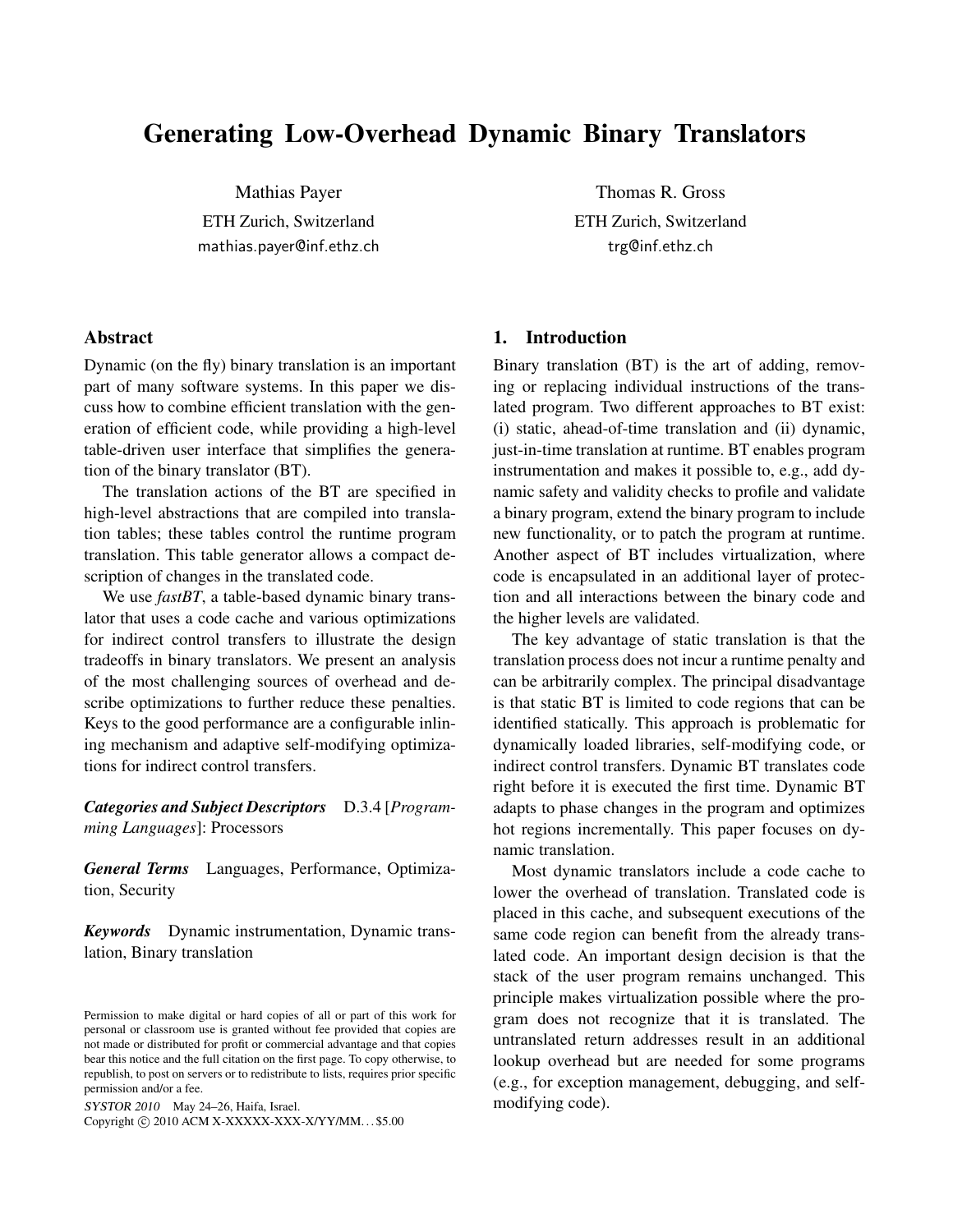The two key aspects in designing a fast binary translator are a lean translation process and low additional runtime overhead for any translated code region. Three forms of indirect control transfers are the source of most of the dynamic overhead:

- 1. Indirect jumps: The target of the jump depends on dynamic information (e.g., a memory address, or a register) and is not known at translation time. Therefore a runtime lookup is needed.
- 2. Indirect calls: Similar to indirect jumps the target is not known and a runtime lookup is needed for every execution.
- 3. Function returns: The target of this indirect control transfer is on the stack and the stack contains only untranslated addresses, therefore a runtime lookup is needed.

This paper presents fastBT, a generator for lowoverhead, low footprint, table-based dynamic binary translators with efficient optimizations for all forms of dynamic control transfers (e.g., novel combined predictor and fast dynamic control transfer schemes that adaptively select the optimal configuration for each indirect control transfer, or the fastRET return optimization). We argue that a single optimization will not suffice for a class of control transfers, but depending on the arguments and the encoding the best fitting optimization depends on the individual code location. Depending on the runtime behavior of the application a less than optimal fit is adaptively replaced by a different strategy at runtime. This results in an optimal translation on a per location basis for indirect control transfers and not on a per class strategy. Additionally fastBT offers a novel high-level interface to the translation engine based on the table generator without sacrificing performance.

fastBT's design and implementation are architectureneutral but the focus of this paper is on IA-32 Linux. The current implementation provides tables for the Intel IA-32 architecture, and uses a per-thread code cache for translated blocks. The output of the binary translator is constructed through user-defined actions that are called in the just-in-time translator and emit IA-32 instructions. The translation tables are generated from a high-level description and are linked to the binary translator at compile time. The user-defined actions and the high-level construction of the translation tables offer an adaptability and flexibility that is not reached by

other translators. E.g., the fastBT approach allows in a few hundred lines of code the implementation of a library that dynamically detects and redirects all memory accesses inside a transaction to a software transactional memory system, or allows to redirect all system calls to an authorization framework that encapsulates and virtualizes the user program.

In this paper we present the general infrastructure and methods to optimize indirect control transfers, thereby reducing the overhead of dynamic BT. We show different optimizations for function returns and indirect jumps/calls. These evaluations are made using a low-overhead binary translator: When comparing programs transformed by fastBT with the original program using a "null" transformation (e.g., a transformation without additional instrumentation, checks, or statistics compared to the original program) the transformed programs exhibit a small speedup or a minor slow-down (between -3% to 5% for the majority of benchmarks, i.e. 17 programs), noticeable overhead of 6% to 25% for 9 benchmarks, and two outliers with an overhead of 44% and 56%. The average overhead introduced through dynamic BT is 6% for the SPEC CPU2006 benchmarks. As part of the investigation of different optimization strategies, we also compare fastBT with HDTrans, PIN, and DynamoRIO; fastBT always outperforms PIN and HDTrans in most benchmarks. The comparison with DynamoRIO depends on application characteristics and is discussed later in depth.

### 2. A generic dynamic binary translator

A generic dynamic binary translator processes basic blocks of input instructions, places the translated instructions into a code cache, and adds entries to the mapping table. The mapping table is used to map between addresses in the original program and the code cache. Only translated code of the original program that is placed in the code cache is executed. The translator is started and intercepts user code whenever the user program branches to untranslated code. The user program is resumed as soon as the target basic block is translated. See Figure 1 for an overview of such a basic translator.

The user stack contains only untranslated instruction pointers. This setup is needed to support exception management, debugging, and self-modifying code. Each one of these techniques accesses the program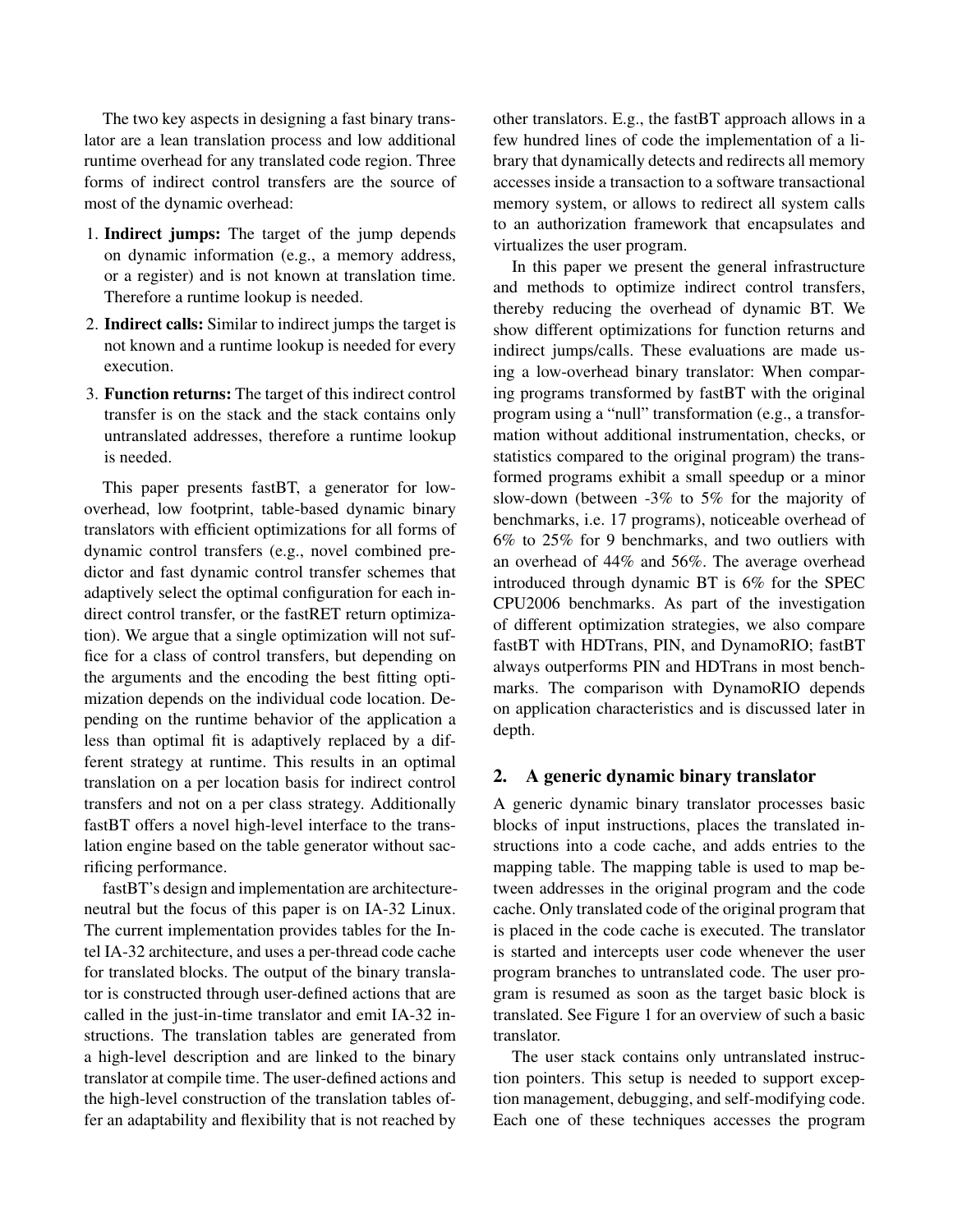

Figure 1: Runtime layout of the binary translator. Basic blocks of the original program are translated and placed in the code cache using the opcode tables.

stack to match return addresses with known values. These comparisons would not work if the stack was changed, because the return addresses on the stack would point into the code cache, instead of into the user program. Therefore fastBT replaces every return instruction with an indirect control transfer to return to translated code. This design decision follows our userspace virtualization principle to not let the program know that it is translated.

### 2.1 Translation tables

The translation engine is a simple table-based iterator. The translator is invoked with a pointer to an untranslated basic block, allocates space for the translated instructions, adds an entry into the mapping table, and translates the basic block one instruction at a time using the translation tables.

Instructions of the IA-32 architecture have a variable length from 1 to 16 bytes. These instructions are decoded using multidimensional translation tables. The translation tables contain extensive information about all possible encodings for all IA-32 instructions and parameters. The decoding of a new instruction starts with the first byte of the instruction that is used as an index into the first translation table. The indexed row contains information about the instruction or a forwarding pointer to the next table with the next instruction byte if the instruction is not finished. The decoding process continues until the instruction is decoded. The final indexed row contains the information about the instruction. Table 1 shows an example.

After the decoding of the instruction the instruction and parameters are passed to the corresponding action function. The action function handles the transcription

| .             | .                   | $\cdots$     |
|---------------|---------------------|--------------|
| flags $\vert$ | *next_tbl (or NULL) | &action_func |
| .             | .                   | .            |

Table 1: Layout of an opcode table, the opcode byte is used as table offset. The flags contain information about parameters, immediate bytes, and registers.

of the instruction to the code cache. The function can alter, copy, replace, or remove the instruction.

The translation process stops at recognizable basic block boundaries like conditional branches, indirect branches, or return instructions. Backward branches are not recognizable by a single-pass translator, in this case the second part of the basic block is translated a second time. The additional translation overhead for these split basic blocks is negligible and smaller than the overhead of a multi-pass translator.

At the end of a basic block the translator checks if the outgoing edges are already translated, and adds jumps to the translated target. For untranslated targets a trampoline is constructed that starts the translation of the target. Trampolines are short sequences of code that transfer control flow to a different location.

### 2.2 Predefined actions

A translator needs different action functions to support the identity transformation. The main challenge is to redirect control flow into the code cache but contain the illusion as if the program was executed from the original location.

Simple action functions remove the instruction or copy the instruction into the code cache. Other actions are needed to keep the execution flow inside the code cache:

- action jmp: Translates a direct jump in the original program. This action uses the mapping table to look up the translated target and encodes a branch to the translated target into the code cache.
- action call: This action emits code to push the original location onto the stack and emits a branch to the translated call target.
- action jcc: Translates a conditional jump. Code that branches to the translated jump targets is emitted into the code cache. A trampoline is constructed for untranslated targets.
- **action jmp ind:** This action encodes a runtime lookup that translates the original target into a target in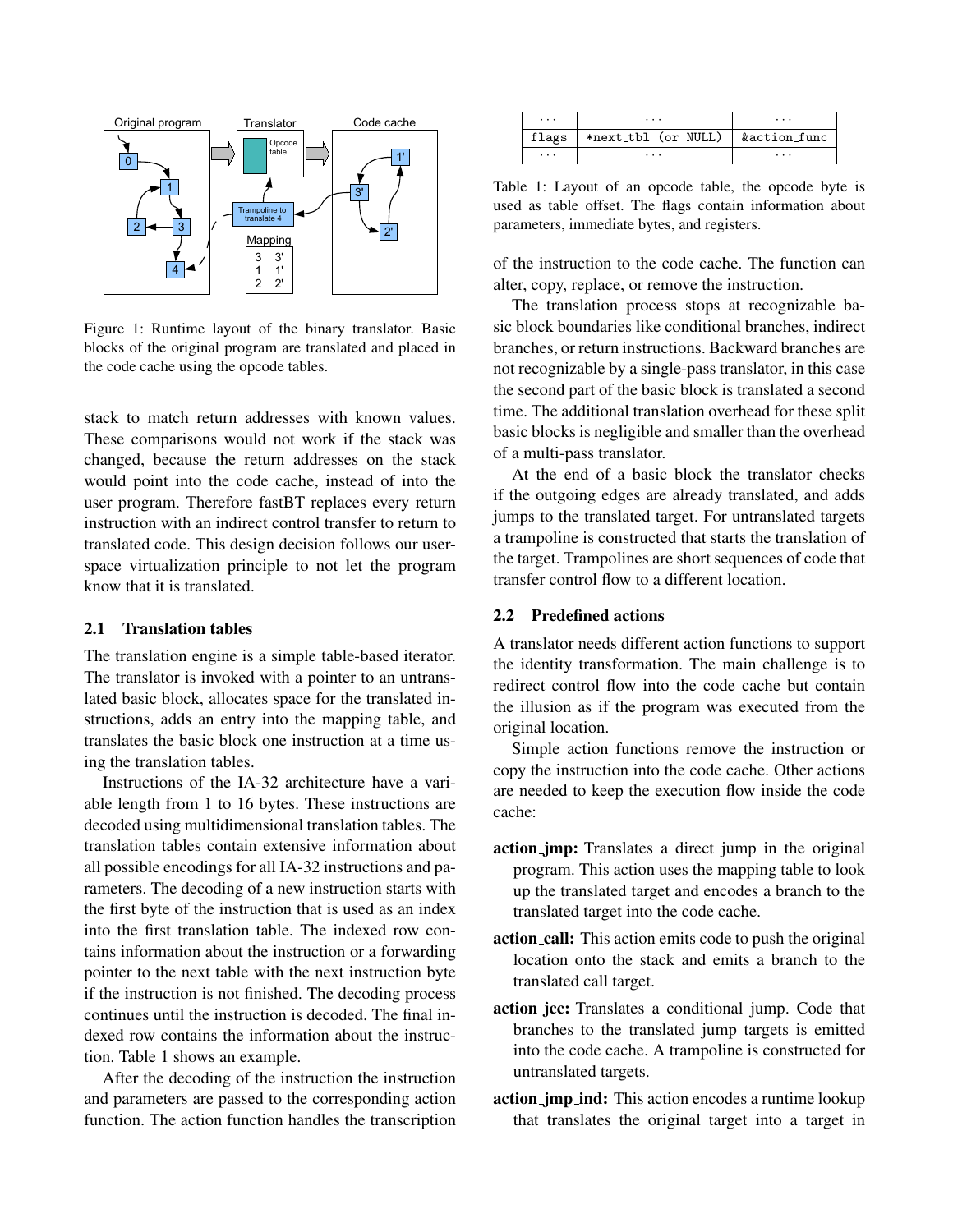the code cache and emits a branch to the translated target.

- action call ind: Emits code that pushes the original location onto the stack followed by a runtime lookup and dispatch of the indirect target into a location in the code cache.
- action ret: This action emits a translation of the return address on the stack into a target in the code cache.

### 2.3 Code cache

It is likely that code regions are executed multiple times during the runtime of a program. Therefore it makes sense to keep translated code in a code cache for later reuse. Code is translated only once, reducing the overall translation overhead.

As reported in [4] and [7] code sharing between threads is low for desktop applications and moderate for server applications. Therefore fastBT uses a *per thread cache*-strategy to increase code locality and to potentially extract better thread-local traces.

Important advantages of thread local caches are that (i) accesses to the code cache need not be synchronized between threads and the high overhead of locking is avoided, and (ii) it is possible to emit hard-coded pointers to thread local data structures which remove the need to call lookup functions. This feature is used in the translator itself for *syscall* and *signal* handling and to inline and optimize all thread local accesses from the instrumented program.

A trampoline is a piece of code that triggers the translation of a basic block. fastBT places these trampolines in a separate code region where they can be reused after the target's translation. This keeps the code cache clean and increases code locality.

The combination of fastBT's basic translator and the code cache leads to a *greedy trace extraction* and *code linearization*. Traces are formed as a side effect of the first execution and placed in the code cache.

# 2.4 Mapping table

The mapping table is a hash map that maps addresses in the original program to addresses in the code cache. The hash map contains all translated basic blocks.

The original program does not know that it is translated, so all targets for indirect control transfers (e.g., function returns, indirect jumps, and indirect calls) must be handled through an online lookup and dispatch. These dispatch mechanisms use the mapping table to get the corresponding translated target in the code cache. The translator uses the mapping table whenever it translates function calls, conditional branches, and direct branches.

The hash function that is used in these lookup functions returns a relative offset into the mapping table. This hash function is kept as simple as possible because (i) perfect or near perfect hashing is not needed, (ii) the overhead for hashing should be low, and (iii) it should be implemented in a few machine code instructions. In the case of a collision the hash function loops through the mapping table until the entry or NULL is found. Tests with SPEC CPU2006 benchmarks and various programs showed that the simple hash function addr<<3 & (HASHTABLE SIZE-1) results in a low number of collisions. Note that the hashtable size must be  $2^x$  bytes. A good value for x is 23, which results in an 8MB hashtable that holds up to  $2^{20}$  individual address mappings.

### 2.5 Signal and syscall handling

User-space binary translation systems need special treatment for signals and system calls. A task or thread can schedule individual signal handler functions and execute system calls. The kernel transfers control from kernel-space back to user-space after a system call or after the delivery of a signal. A user-space binary translator cannot control these control transfers, but must rewrite any calls that install signals or execute system calls so that the binary translator regains control after the context switch.

fastBT catches signal handlers and system calls and wraps them into trampolines that return the control flow to translated code. fastBT handles signals installed by *signal* and *sigaction* and all system calls, covering both interrupts and the *sysenter* instruction. The *sysenter*handling is specific to the syscall handling of the Linux kernel 2.6 [12].

# 3. Table generator

The generic translator uses a multilevel translation table with information about each possible machine code instruction. Writing these translation tables by hand is hard and error prone as many different combinations of instructions and prefixes exist.

fastBT uses a two-level process to offer the programmer a high-level interface. A table generator uses highlevel opcode tables and generates the low-level trans-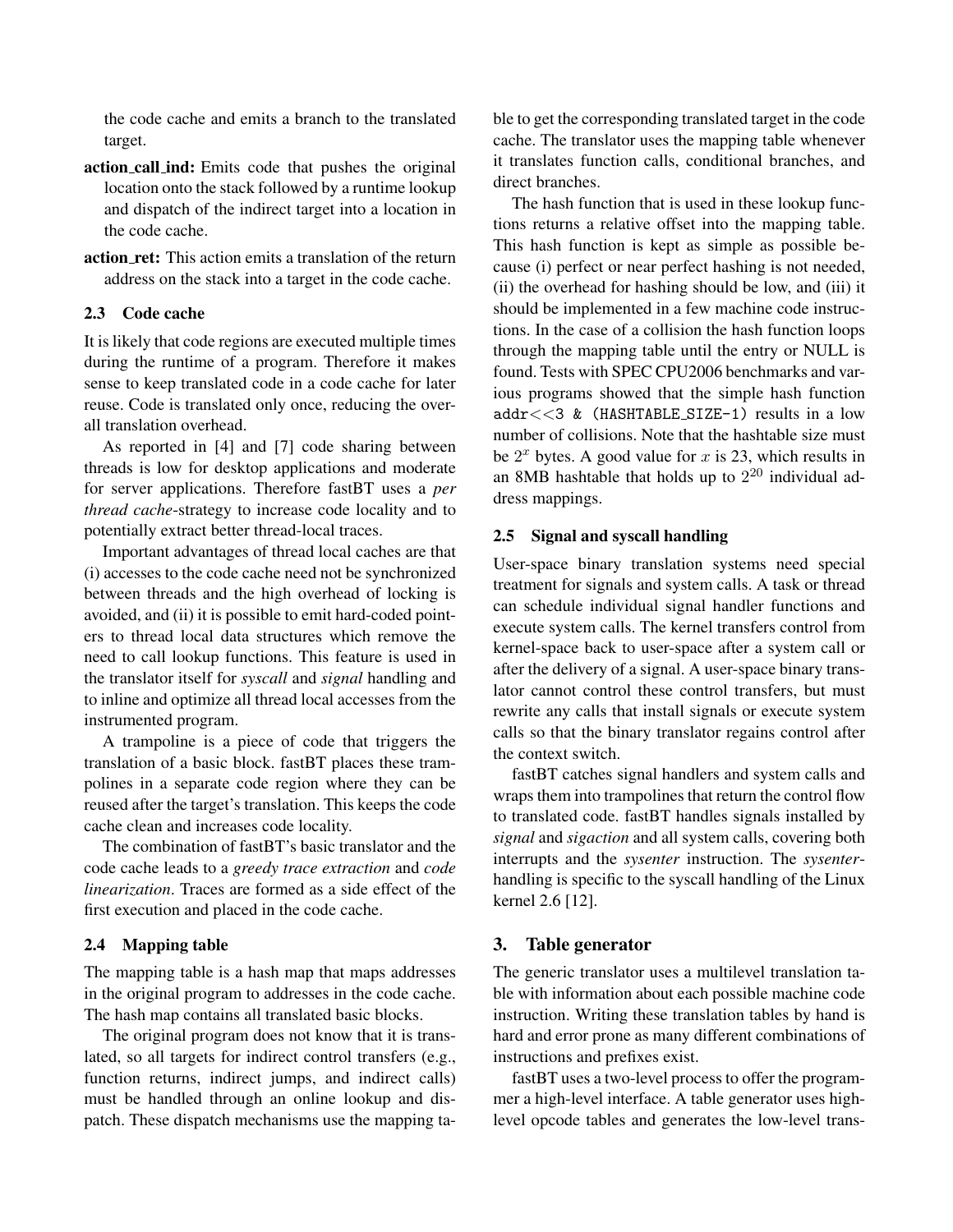

Figure 2: Compile time construction of the translator table.

lation tables. The low-level translation tables are then used at runtime.

Figure 2 shows a schema of the compile-time table generation process. The programmer can specify how to handle specific instructions or where to insert or to remove code. This attractive feature allows a compact description of changes in the translated code with a single point of change. Additional action functions that are referenced at compile-time can then be added to the runtime translator where they are used in the translation process.

The supplied base tables contain detailed information about register usage, memory accesses, different instruction types (e.g., if the FPU is used) and information about individual instructions. These base tables define an identity transformation where only control flow instructions are altered to keep the execution flow under the control of the translator.

```
bool isMemOp (const unsigned char* opcode,
 const instr& disInf, std::string& action)
{
 bool res;
 /* check for memory access in instr. */
 res = mayOpAccessMem(disInf.dstFlags);
 res |= mayOpAccessMem(disInf.srcFlags);
 res |= mayOpAccessMem(disInf.auxFlags);
 /* change the default action */
 if (res) \{ action = "handleMemOp"; \}return res;
}
// in main function:
addAnalysFunction(isMemOp);
```
Figure 3: Example for an adapter function that redirects all instructions that access memory to a special action - C++ Code.

Using adapter functions, the user can specify which types or instructions are instrumented when the table is

produced. The table contains an action for each existing machine code instruction. These actions can be selected during table generation based on the instruction and the properties of the instruction (e.g., register access, memory access, control flow, function calls, and so on). Figure 3 shows an adapter function that redirects all instructions that might access memory to a special handler that is used in a simple software transactional memory system. The output of the table generator is then compiled and linked together with the fastBT sources to the binary translator library. This library is then injected into the user program.

### 4. fastBT optimizations

Indirect control transfers are the highest source of overhead in a dynamic binary translator. Code translation and memory management are amortized by multiple executions of the code. Indirect control transfers incur overhead every time they are executed. The optimizations with the biggest effect in fastBT are those targeting indirect control transfers.

| jmp reg/mem  | call $reg/mem$   ret |                      |
|--------------|----------------------|----------------------|
|              | push eip             |                      |
| push reg/mem | push reg/mem         | (addr. on stack)     |
| push tld     | push tld             | push tld             |
| call ind_jmp | call ind_jmp         | $\vert$ call ind_jmp |

Figure 4: Naive translation of indirect jumps/calls and return instructions. The (translated) target of indirect control transfers is not known at translation time, so the target must be looked up at runtime. *tld* is thread local data.

Figure 4 shows a simple translation of the different indirect control transfers. The naive approach uses the ind jump routine to translate control transfers which is responsible for a large portion of the runtime overhead. The indirect jump function maps and dispatches an address in the user program to an address in the code cache. This section discusses the different optimizations for indirect control transfers used in fastBT. These optimizations replace the call to ind jump and reduce the overhead through predictions, inlining, and fast lookups.

#### 4.1 Indirect jump/call optimizations

Indirect jumps and indirect calls are very similar. Both result in a runtime lookup in the mapping table and a control transfer to a dynamic location. Additionally the indirect call pushes its source location onto the stack.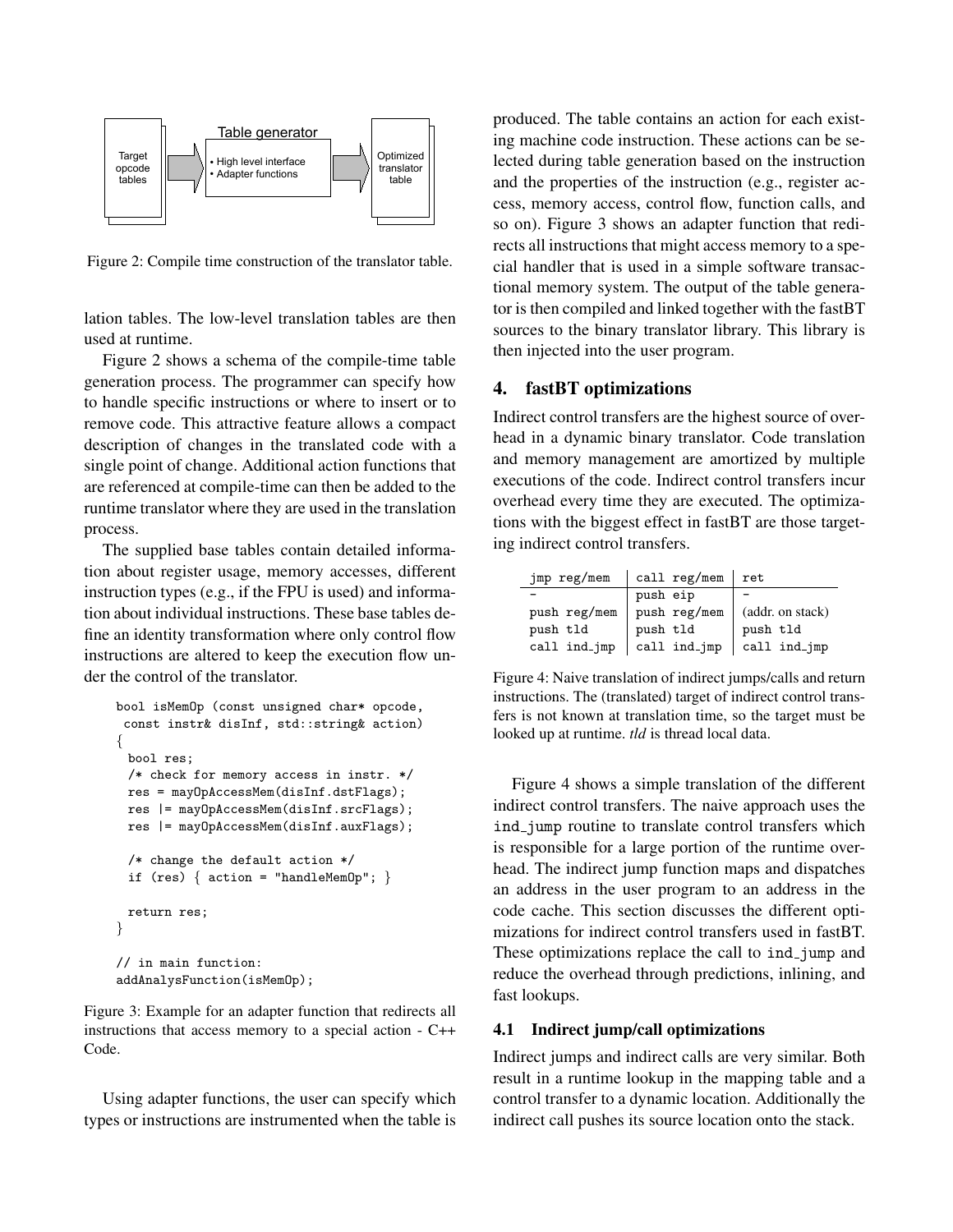fastBT uses three different optimizations for indirect control transfers: (i) a fast indirect control transfer that is inlined into the code cache, (ii) a prediction that compares the target with the last target and caches the last destination, and (iii) a combination of both.

# 4.1.1 Fast indirect control transfer

The fast indirect control transfer is a set of instructions that is inlined into the code cache. These instructions execute a lookup into the mapping table and dispatch to the corresponding basic block in the code cache. Figure 5 shows an inlined control transfer for indirect jumps. If an indirect call is translated then the pushfl instructions can be omitted and a pushl \$srcip must be prepended.

```
pushfl
 pushl %ebx, %ecx
movl 12(%esp), %ebx # load target
movl %ebx, %ecx
 andl HASH PATTERN, %ebx
 cmpl maptbl_start(0,%ebx,8), %ecx
jne nohit
movl maptbl_start+4(0,%ebx,8), %ebx
movl %ebx, tld->jumptarget
popl %ecx, %ebx
popfl
 jmpl *(tld->jumptarget)
nohit:
popl %ecx, %ebx
popfl
 pushl $tld
 call ind jmp
```
Figure 5: A translated fast indirect control transfer. If the mapping table lookup is successful, execution is redirected to the translated counterpart, otherwise an ind jump is used to recover. *tld* is the pointer to thread local data.

Using this optimization an indirect jump in the source program is translated to 14 instructions and an indirect call in the source program is translated to 13 instructions if the mapping table lookup is successful. Otherwise control is transfered from the code cache to the translator, which checks if there was a mapping table miss or if the target needs to be translated first.

### 4.1.2 Indirect branch prediction

The indirect branch prediction is an optimistic optimization that speculates that the number of different targets for a certain branch location is low. This optimization caches one or two source addresses and destinations locally in the code cache. If the prediction is correct then execution can continue directly at the translated target. Otherwise a fixup routine is executed to update the local cache. Figure 6 shows the different indirect branch predictions for indirect calls and indirect jumps.

| <b>Indirect call</b>      | Indirect jump            |  |  |  |  |
|---------------------------|--------------------------|--|--|--|--|
| pushl \$srcip             | pushfl                   |  |  |  |  |
| cmpl \$ABCD, xx(%src)     | cmpl $$ABCD, xx({%src})$ |  |  |  |  |
| je \$transAABBCCDD        | jne fixup                |  |  |  |  |
| cmpl $EFO1$ , $xx$ (%src) | popfl                    |  |  |  |  |
| je \$transEF01            | jmp \$transABCD          |  |  |  |  |
| pushl $xx$ (%src)         | fixup: popfl             |  |  |  |  |
| pushl \$tld               | pushl $xx$ (%src)        |  |  |  |  |
| pushl \$addrOf(ABCD)      | pushl \$tld              |  |  |  |  |
| pushl \$addrOf(EF01)      | pushl \$addrOf(ABCD)     |  |  |  |  |
| call fix_ind_call_pred    | call fix_ind_jmp_pred    |  |  |  |  |

Figure 6: A translated indirect control transfer using the prediction optimization. The prediction compares the indirect target with the local cache. If there is no cache hit then a fixup routine is used to recover. *tld* is the pointer to thread local data.

If the prediction is correct then an indirect jump is translated to 5 instructions and an indirect call to 3 or 5 instructions depending on whether the first or second prediction is correct. Otherwise a fixup routine is executed which updates the prediction with the current source address and destination. For the indirect call prediction the least recently updated entry gets discarded.

# 4.1.3 Adaptive combined optimization

The indirect branch prediction is an optimistic optimization. Depending on the usage of indirect control transfers in the program and the number of branch targets the prediction can outperform a fast indirect control transfer or fall behind if the miss-rate is high.

The combined optimization for indirect control transfers adds a counter for the number of mispredictions per indirect control transfer. After a certain amount of mispredictions the prediction is removed and replaced by a fast indirect control transfer.

This optimization offers the best performance on average. All programs that we analyzed have some locations where the prediction is faster than the fast indirect control transfer, but there are also locations which suffer under a high miss-rate. The combined optimization optimizes indirect control transfers on a per location basis and not on a global, compile time selection of a single optimization. The adaptive combined optimiza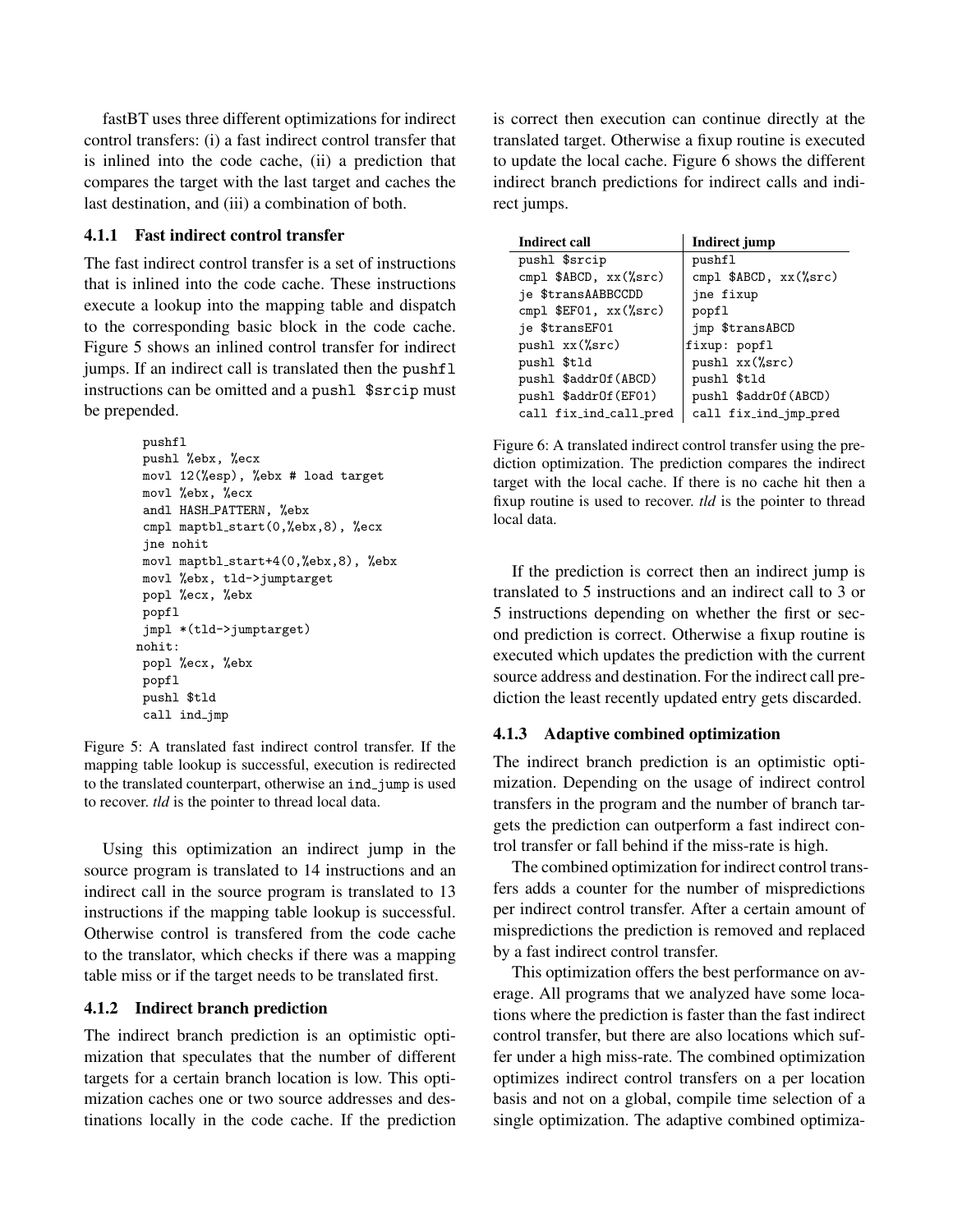tion adaptively selects the best optimization *for each location*.

# 4.1.4 Shadow jump table

The shadow jump table optimization is a novel optimization for indirect jumps. This optimization is applied only to a subset of indirect jumps that look as if they used a jump table (e.g.,  $jmp1 * addr$ ),  $%reg$ , 4), whereas reg is any register and addr is the base address of a jump table).

For such jumps a shadow jump table is constructed that contains translated locations instead of locations in the user program. The indirect jump is then prepended by a bound check, and the base address of the indirect jump is replaced by the new shadow jump table. The size of the jump table cannot be determined at compile time, so the translated jump must check the bounds. Figure 7 shows a translated indirect jump redirected through a shadow jump table.

```
pushfl
cmpl JUMPTABLE SIZE, %reg
jge jmpind
popfl
jmpl shadow_base(,%reg, 4)
jmpind:
popfl
pushl jmp base(, %reg, 4)
pushl $tld
call ind jmp
```
Figure 7: A translated indirect jump which uses the shadow jump table optimization. The shadow jump table is constructed at translation time and values are patched in whenever a location is used the first time. *tld* is the pointer to thread local data.

This optimization translates an indirect jump into 5 instructions if the entry in the shadow jump table is already translated and the jump table is smaller than the maximum size. This optimization covers most of the cases where the prediction optimization does not suffice and is able to outperform the fast indirect control transfer.

# 4.2 Function call optimizations

Return instructions are responsible for a major fraction of the instrumentation overhead. fastBT offers several different optimization strategies for return instructions. These optimizations reduce the costs of the indirect control transfers.

The call/ret relationship offers an optimization opportunity, because the return address is already known at the time of the call. The return cache optimization tries to exhibit this duality and decreases the number of executed instructions in the best case.

The indirect branch prediction does not work for return instructions although they are similar to indirect jumps. The return instruction transfers control flow to the address that is on the top of the stack. Many functions are called from multiple locations, therefore a simple predictor does not work. Even a combined predictor with fastRET is still slower than fastRET alone.

# 4.2.1 fastRET

The fastRET optimization applies the idea of a fast indirect control transfer to return instructions (see Section 4.1.1). Similar code as for an indirect call is emitted into the code cache that executes a lookup and dispatch of the address that is on the stack. This translates a return instruction into 12 instructions in the code cache.

# 4.2.2 Return cache

The return cache optimization uses the duality between a function call and the following return instruction and is somewhat similar to HDTrans' return caching.

The call instruction pushes the return instruction onto the stack, updates the thread local return cache and performs a jump to the translated call target. The translation of the return instruction performs an indirect jump through the return cache. These return cache targets check if the top of the stack matches their prediction. If the prediction does not match a fast indirect jump is used to recover, otherwise execution continues at the correct location.

| <b>Return instruction</b> | <b>Return trampoline</b>       |  |  |  |
|---------------------------|--------------------------------|--|--|--|
| pushl %ebx                | cmpl 4(%esp), rip              |  |  |  |
| movzbl 4(%esp), %ebx      | jz hit                         |  |  |  |
| $jmp1 * rc(, %ebx, 4)$    | $\mathtt{popl}$ %ebx           |  |  |  |
|                           |                                |  |  |  |
| <b>Call instruction</b>   | call ind_jmp<br>hit: popl %ebx |  |  |  |
| movl \$ret_tramp, rc+offs | leal 4(%esp), %esp             |  |  |  |

Figure 8: Translated return and call instructions and the corresponding trampoline that is referenced through the return cache, *rc* is the address of the return cache, *rip* is the return instruction pointer.

Figure 8 shows a translated return instruction and the corresponding trampoline that is reached through the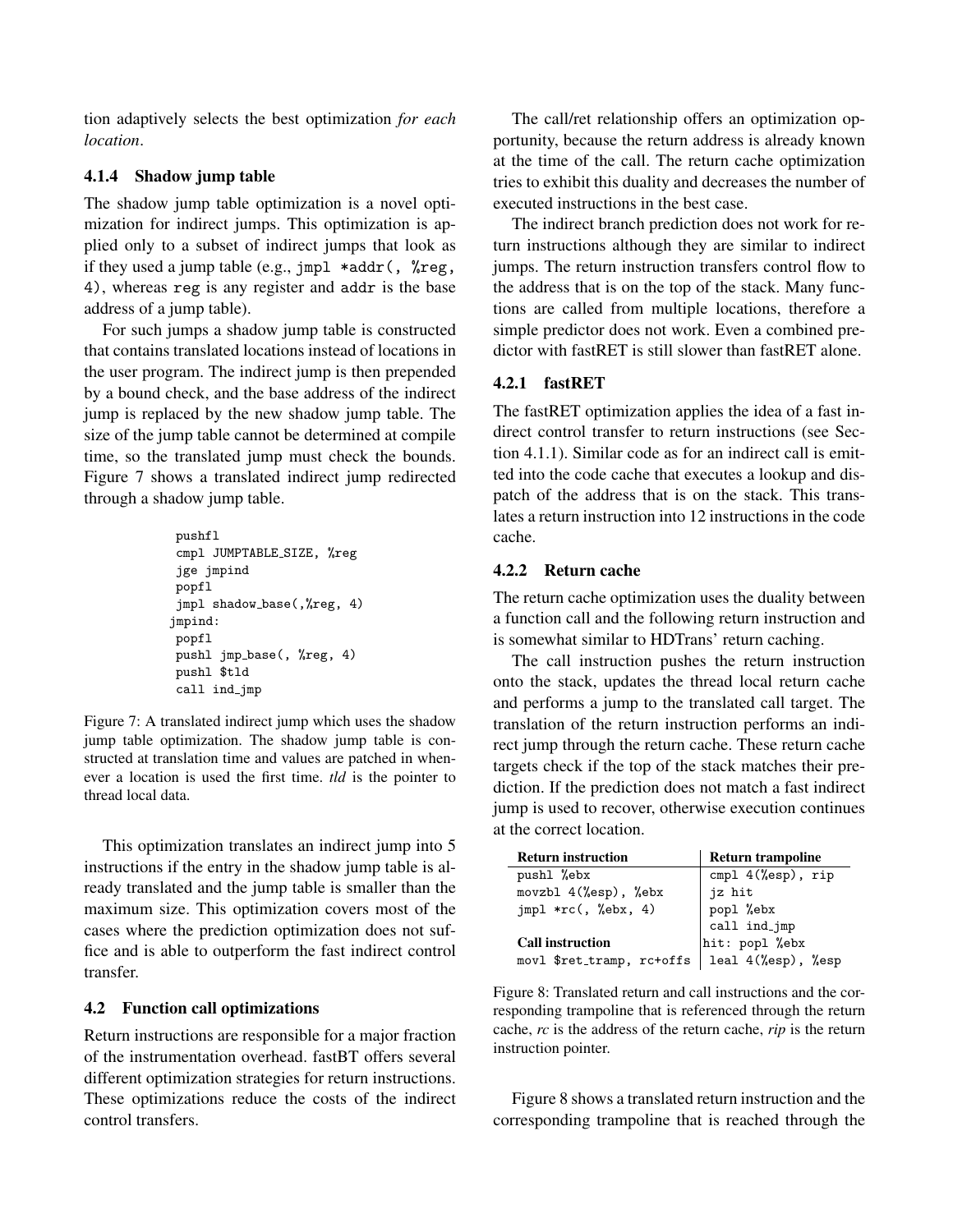earlier indirect jump. This optimization results in 7 instructions if the cache contains the correct trampoline. If the call and ret instructions do not match (e.g., due to recursion) an additional indirect jump is executed.

Differences to HDTrans are that (i) fastBT uses a generic return trampoline for the call instrumentation that is backpatched only as soon as the return location is translated, and (ii) the protocol expects that the ebx register is already pushed and can be used in the return trampoline and during the fixup phase, which saves some instructions if there is no cache hit.

### 4.2.3 Function inlining

Function inlining is an effective way of reducing the overhead of indirect control transfers. If a function is inlined then the return instruction can be translated as an addition of 4 to the esp register instead of an indirect jump. This saves at least 12 instructions compared to the fastRET optimization.

#### 5. Performance evaluation

This section shows an in depth performance evaluation of fastBT, including an analysis of individual configurations and collected runtime statistics.

The benchmarks were run on an Ubuntu 9.04 system with an E6850 Intel Core2Duo CPU running at 3.00GHz, 2GB RAM, and GCC version 4.3.3.

The SPEC CPU2006 benchmark suite version 1.0.1 is used to evaluate the single threaded performance. We compare fastBT with three other binary translators: HDTrans [24] version 0.4.1, PIN [18] revision 29972, and DynamoRIO [5] version 1.4.0-20.

Averages in the tables are calculated by comparing overall execution time for all programs of untranslated runs against translated runs.

### 5.1 Instrumentation overhead

Figure 9 shows different configurations of fastBT and compares the resulting overhead. The configuration names are composed of optimizations for return instructions (Rx), indirect call instructions (Cx), and indirect jump instructions (Jx). Surveyed optimizations for x are F for fast control transfers, P for predicting optimizations, and C and Mult for combined optimizations. The different configurations are:

1. RFCFJF: A fast indirect control transfer is used for return instructions, indirect calls, and indirect jumps.



Figure 9: Overhead of different fastBT configurations relative to an untranslated run. Lower is better. The graph for 400.perlbench has been cut off for RFCFJP, the overhead for

this outlier is 227.16%.

- 2. RFCPJF: A fast indirect control transfer is used for return instructions and indirect jumps. A predictor is used for indirect calls.
- 3. RFCFJP: A fast indirect control transfer is used for return instructions and indirect calls. A predictor is used for indirect jumps.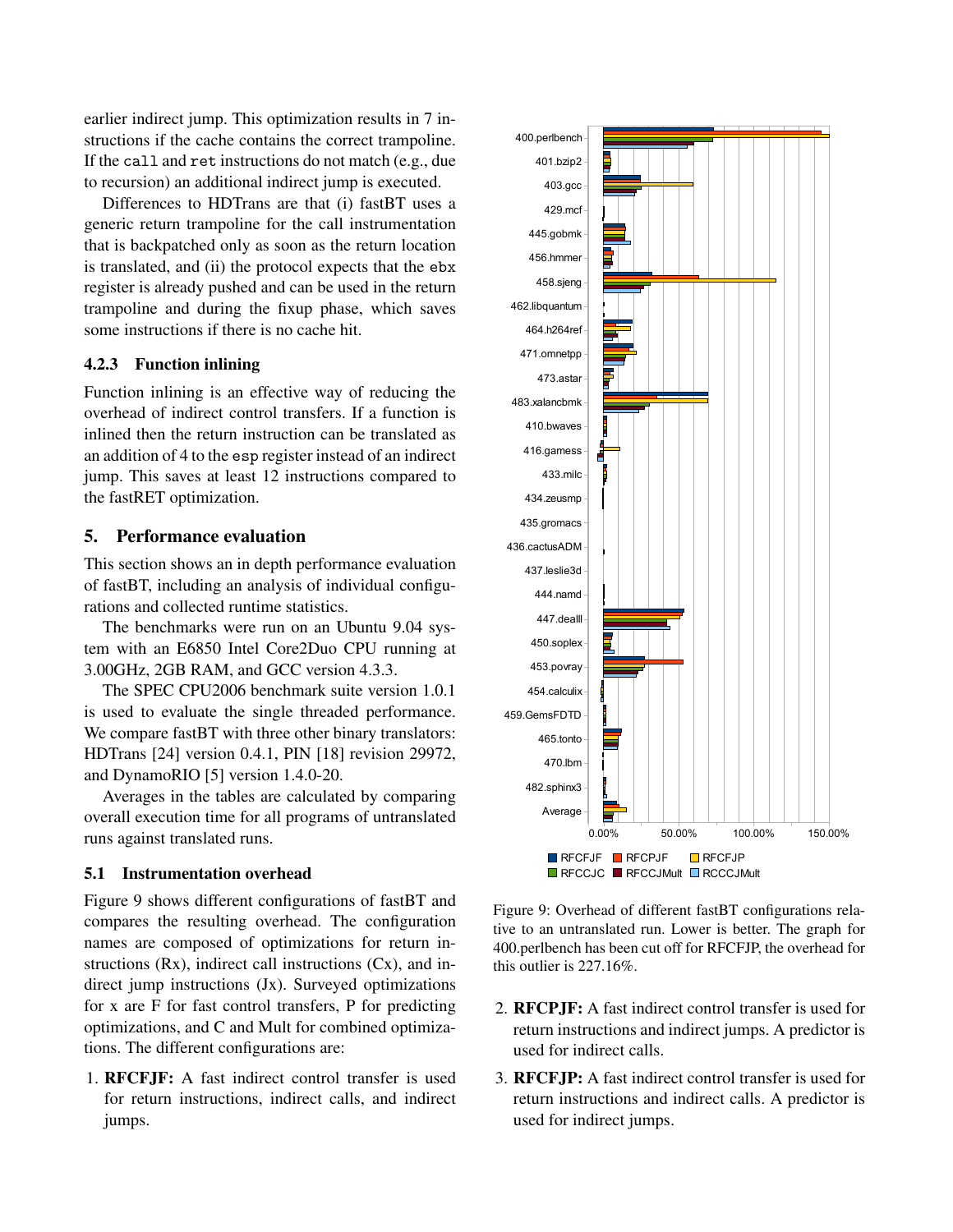- 4. RFCCJC: The fastRET optimization is used together with the combined indirect call and jump optimization.
- 5. RFCCJMult: The fastRET optimization is used together with the combined indirect control transfer optimization for indirect calls and indirect jumps and the jump table optimization for suited indirect jumps.
- 6. RCCCJMult: This configuration combines the combined optimization for indirect calls and indirect jumps, the jump table optimization for suited indirect jumps, and the return cache for return instructions.

The indirect call prediction is well suited for shared libraries as targets are loaded dynamically after the program has started and the library loader uses indirect calls. Furthermore the targets of these calls remain constant during program execution; as a consequence the target cache has a high hit rate.

The comparison of the different optimization strategies shows that different benchmarks profit from different optimizations. Benchmarks written in object oriented languages profit from the indirect call prediction as this optimization enables fast virtual calls without a mapping table lookup. Other benchmarks like 400.perlbench profit from the jump table optimization that speeds up switch statements that are used often in interpreters.

The RFCFJP configuration shows bad performance due to some indirect jump locations that incur a high number of mispredictions. But the combined optimization selects the best optimization for each individual location so that the predictor can reduce overhead for indirect jumps as well. The statistics show that the number of removed predictions is low for all benchmarks.

The most important result of the comparison in Figure 9 is that no single optimization can work for a class of indirect control transfers, but the binary translator must adapt and select the best possible optimization for each individual translated indirect control transfer. The combined optimizations of fastBT are able to adaptively select the most promising configuration on a per location basis and perform well in practice.

### 5.2 Difference to fastBT 0.1

An earlier version of fastBT [22] used a combination of function inlining, an earlier version of fastRET, fast indirect control transfers for indirect jumps, and a single prediction for indirect calls.

| <b>Benchmark</b> | fastBT 0.1 | fastBT |
|------------------|------------|--------|
| 400.perlbench    | 88%        | 56%    |
| $403.\text{gcc}$ | 39%        | 21%    |
| 445.gobmk        | 34%        | 18%    |
| 458.sjeng        | 49%        | 25%    |
| 464.h264ref      | 43%        | 6.2%   |
| 471.omnetpp      | 52%        | 14%    |
| 483.xalan        | 100%       | 24%    |
| 447.dealII       | 99%        | 44%    |
| 453.povray       | 103%       | 22%    |

Table 2: Comparison of the old fastBT version to the current optimizations for challenging benchmarks and an average overhead for the benchmarks with overhead above 5%.

This combination offered good average performance and low overhead, but the combined predictions and fast control transfers, the jump table optimization for indirect jumps and the return cache lower the average overhead further. Table 2 offers an overview of the most challenging benchmarks with the highest overhead.

The additional optimizations and combined optimizations in the new version of fastBT show that it is important to separate between predictable indirect control transfers with only a few target locations and other transfers which incur a high miss-rate. The online analysis makes it possible to select the optimal optimization for each individual indirect control transfer.

### 5.3 Benchmark statistics and classification

Table 3 shows detailed information of the different SPEC CPU2006 benchmarks. For some benchmarks inlining removes up to 85.1% of the function calls and reduces the overhead significantly. For the remaining benchmarks the return cache reduces the overhead in most cases (between 0% and 48.9% of the calls are redirected to the fast return optimization).

The table shows that for indirect jumps the jump table optimization and the prediction cover most of the indirect control transfers, and the fast redirection is seldom needed.

For the majority of benchmarks the indirect call prediction is sufficient. But some benchmarks show poor performance for indirect calls. Further optimizations are needed to reduce the overhead of indirect calls for benchmarks like 400.perlbench, 458.sjeng, and 453.povray.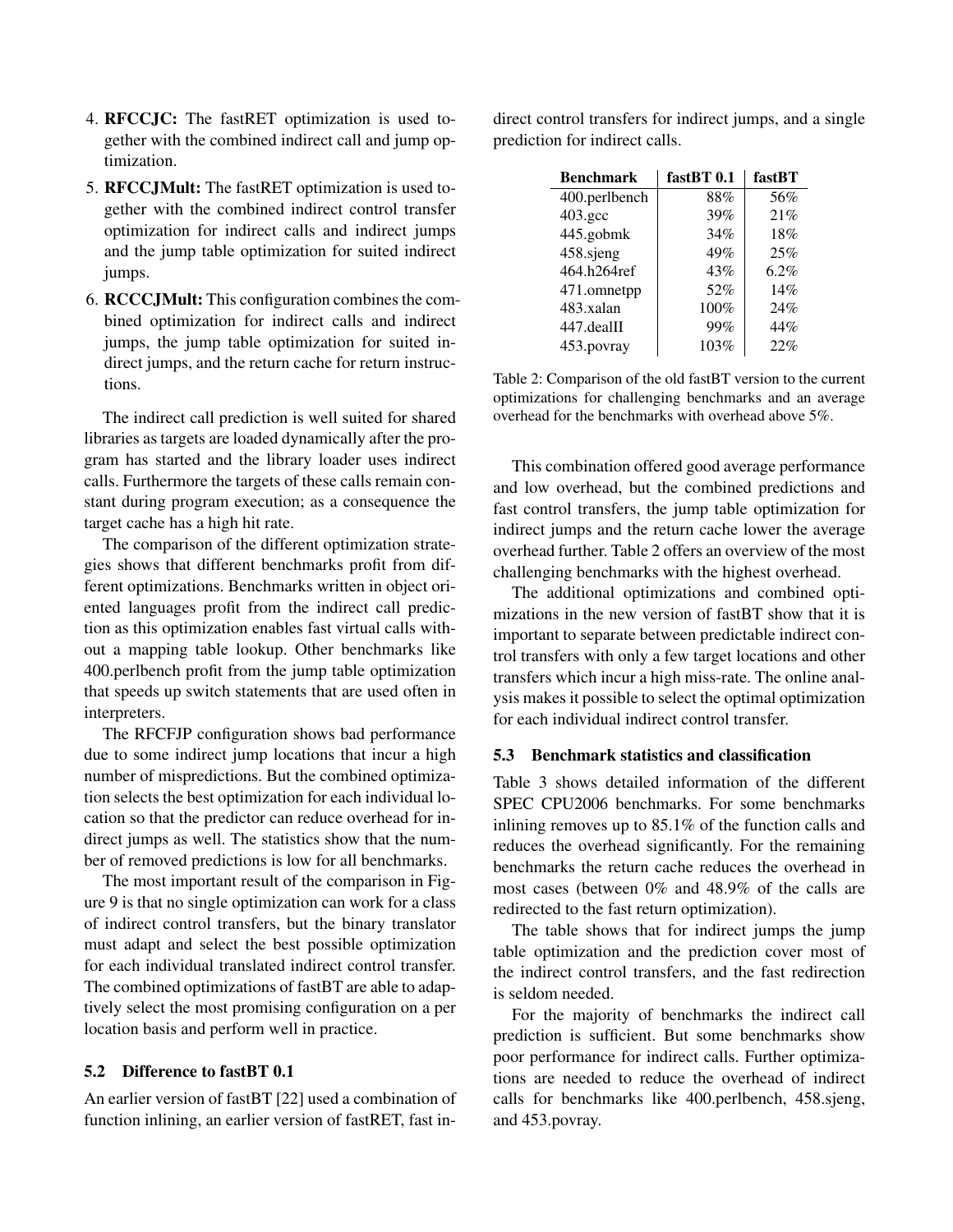| Benchmark        | Function calls | (inlined) | (retc miss) | Indirect jumps | (jmptbl) | (pred) | Indirect calls | (pred)  |
|------------------|----------------|-----------|-------------|----------------|----------|--------|----------------|---------|
| 400.perlbench    | 25814694843    | 8.1%      | 22.7%       | 21930067960    | 93.7%    | 6.3%   | 3903053407     | 7.4%    |
| 401.bzip2        | 6680608156     | $0.0\%$   | 28.2%       | 1869734        | 8.8%     | 91.2%  | 2076           | 100.0%  |
| $403.\text{gcc}$ | 11731029096    | 2.7%      | 20.4%       | 5275640406     | 84.8%    | 10.1%  | 653683244      | 52.9%   |
| $429$ .mcf       | 6945269263     | 0.0%      | $0.1\%$     | 1708543        | $0.0\%$  | 100.0% | 574680         | 100.0%  |
| 445.gobmk        | 18001407703    | 1.3%      | 33.9%       | 93605731       | $1.0\%$  | 99.0%  | 185811548      | 4.1%    |
| 456.hmmer        | 212603875      | 27.6%     | $3.0\%$     | 163062236      | 39.0%    | 61.0%  | 1138925        | 100.0%  |
| 458.sjeng        | 24769309279    | 1.1%      | 13.6%       | 10992929516    | 97.5%    | 2.5%   | 5070023361     | $0.0\%$ |
| 462.libquantum   | 1762604025     | 50.0%     | $0.0\%$     | 784            | $0.0\%$  | 100.0% | 249            | 1.6%    |
| 464.h264ref      | 37463457335    | 7.4%      | $4.0\%$     | 1189567749     | 1.1%     | 98.9%  | 28445058263    | 99.2%   |
| 471.omnetpp      | 19737972588    | 18.0%     | 33.1%       | 3153780227     | 21.3%    | 78.6%  | 2733908888     | 89.8%   |
| 473.astar        | 15647809660    | 35.2%     | 32.0%       | 10808740       | $0.0\%$  | 100.0% | 4996558207     | 100.0%  |
| 483.xalancbmk    | 28888952021    | 10.6%     | 17.7%       | 2627706146     | 27.0%    | 63.6%  | 9161680928     | 96.1%   |
| 410.bwaves       | 1270922878     | 85.1%     | $0.0\%$     | 216329663      | $0.0\%$  | 100.0% | 4537           | 90.9%   |
| 416.gamess       | 2778622627     | 35.2%     | 33.0%       | 1889868887     | 74.1%    | 25.8%  | 820281         | 100.0%  |
| 433.milc         | 6682737588     | 1.4%      | 11.2%       | 11999701       | 32.0%    | 68.0%  | 3856876        | 100.0%  |
| 434.zeusmp       | 96755          | 38.2%     | $10.3\%$    | 20806          | $0.0\%$  | 82.2%  | 3084           | 100.0%  |
| 435.gromacs      | 3339398623     | 78.9%     | 4.8%        | 27898268       | $2.6\%$  | 95.7%  | 3274864        | 99.1%   |
| 436.cactusADM    | 1668709640     | 0.5%      | 0.4%        | 1650774821     | $0.0\%$  | 100.0% | 223605         | 100.0%  |
| 437.leslie3d     | 6419497        | 50.7%     | 18.2%       | 2063899        | $0.0\%$  | 98.5%  | 88425          | 100.0%  |
| 444.namd         | 27828322       | 24.6%     | 5.0%        | 16777617       | $0.0\%$  | 88.9%  | 1969171        | 100.0%  |
| 447.dealII       | 52756915715    | 54.5%     | 38.8%       | 21147326182    | $1.7\%$  | 98.3%  | 540282822      | 98.4%   |
| 450.soplex       | 2537751419     | $3.5\%$   | 3.3%        | 1707604759     | 83.8%    | 16.2%  | 27482402       | 100.0%  |
| 453.povray       | 25743213080    | 5.9%      | 28.6%       | 456989748      | 34.9%    | 65.0%  | 7072491440     | 5.0%    |
| 454.calculix     | 5193872239     | 25.5%     | 26.6%       | 502409545      | 2.1%     | 95.7%  | 11962078       | 100.0%  |
| 459.GemsFDTD     | 4527866169     | 50.3%     | 48.9%       | 1510763422     | $0.0\%$  | 99.9%  | 11839192       | 100.0%  |
| 465.tonto        | 28170484438    | 50.2%     | 21.5%       | 9572766779     | $7.6\%$  | 92.4%  | 2648364        | 100.0%  |
| 470.1bm          | 5268354        | 50.0%     | $0.0\%$     | 2627702        | $0.0\%$  | 100.0% | 3761           | 100.0%  |
| 482.sphinx3      | 7456046206     | 10.6%     | 21.2%       | 273089361      | $0.0\%$  | 98.4%  | 6126896        | 100.0%  |

Table 3: Detailed per benchmark statistic. Out of the absolute number of function calls *(inlined)* are executed inline and *(retc miss*) function calls miss the return cache. The absolute number of indirect jumps per benchmark is divided into the percentage that is executed through a jump table *(jmptbl)* and through a prediction *(pred)*. The remaining indirect jumps are executed through a fast indirect jump. The overall number of indirect calls is executed through predictions *(pred)*, the remaining calls are executed with the fast indirect call.

The detailed statistics show that for these three benchmarks only a small number of indirect calls is responsible for a high percentage of overall calls. For 400.perlbench 24 out of 322 translated calls fall back to the fast indirect call but are responsible for 92.6% of the calls. For 458.sjeng one out of 43 translated indirect calls is responsible for almost 100% of the fast indirect calls. For 453.povray eight out of 112 indirect calls fall back to the fast indirect call and are responsible for 95% of the overall indirect calls.

These information show that only a small fraction of indirect calls is responsible for most of the remaining indirect call overhead. A possible future optimization could target the low predictor rate for some indirect calls.

#### 5.4 Comparative performance

Table 4 compares the overhead of fastBT to PIN, HD-Trans, and DynamoRIO. fastBT outperforms PIN in every benchmark and HDTrans in most benchmarks. The 400.perlbench benchmark is the only benchmark where the overhead of HDTrans is significantly lower than the fastBT overhead (44% for HDTrans versus 56% for fastBT). Part of the additional overhead results from the missed optimization opportunity for indirect calls that exhibit a low correct prediction rate for the 400.perlbench benchmark.

The 483.xalancbmk benchmark shows that fastBT predicts most of the indirect calls and indirect jumps for benchmarks written in object oriented languages. The resulting overhead for fastBT is 24% compared to 74% for HDTrans, 97% for PIN, and 18% for DynamoRIO.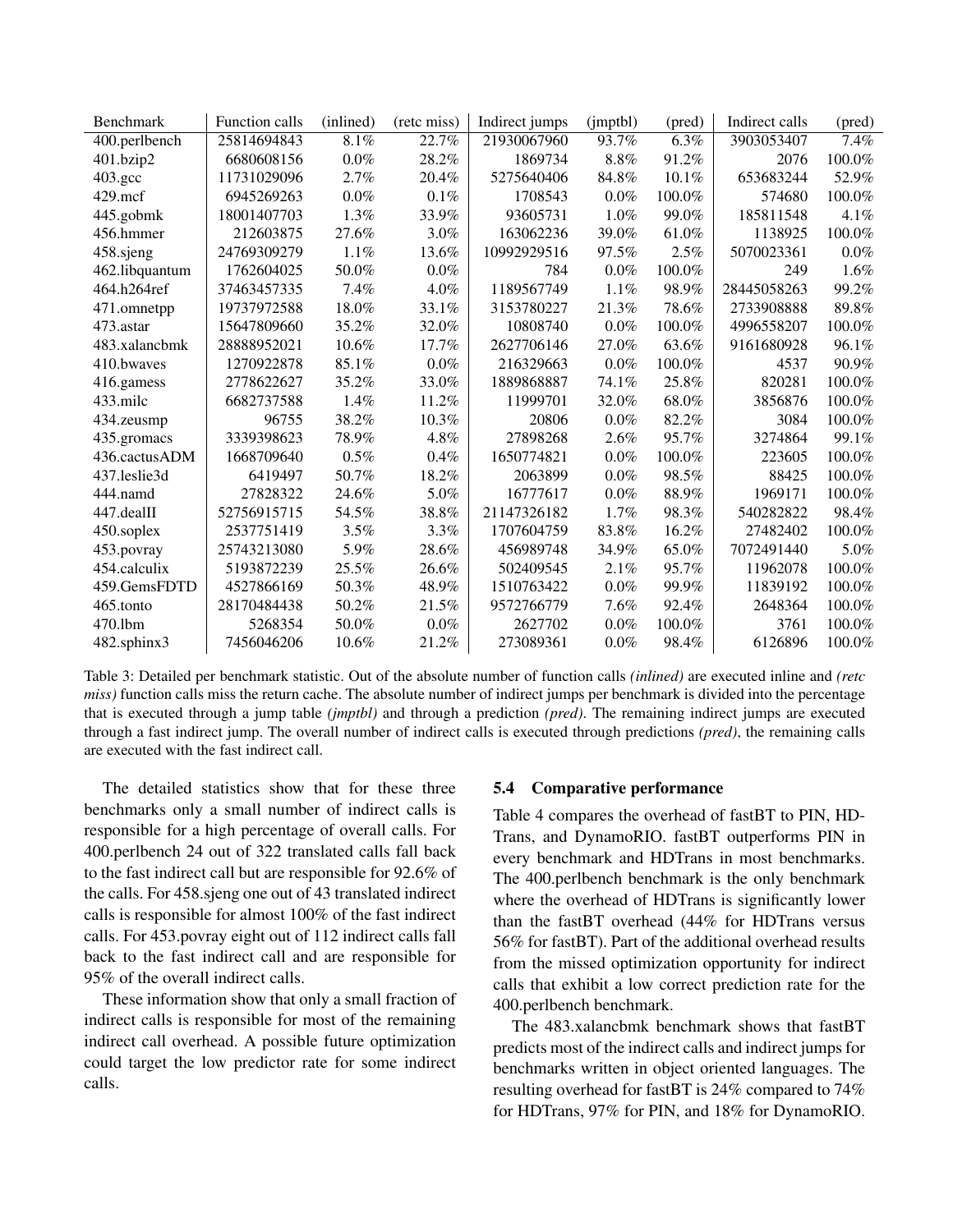| Benchmark      | no BT            | fastBT | HDT    | PIN   | dRIO   |
|----------------|------------------|--------|--------|-------|--------|
| 400.perlbench  | 486s             | 56%    | 44%    | 126%  | 36%    |
| 401.bzip2      | 668s             | $4\%$  | $3\%$  | 36%   | 4%     |
| 403.gcc        | 441s             | 21%    | 20%    | 140%  | 25%    |
| $429$ .mcf     | 405s             | $0\%$  | $0\%$  | 6%    | $0\%$  |
| 445.gobmk      | 611 <sub>s</sub> | 18%    | 19%    | 91%   | 32%    |
| 456.hmmer      | 926s             | 5%     | $4\%$  | 45%   | $1\%$  |
| 458.sjeng      | 727s             | 25%    | 21%    | 64%   | 23%    |
| 462.libquantum | 1020s            | $1\%$  | $2\%$  | 25%   | 2%     |
| 464.h264ref    | 989s             | 6%     | 17%    | 227%  | 20%    |
| 471.omnetpp    | 496s             | 14%    | 18%    | 28%   | 8%     |
| 473.astar      | 601 <sub>s</sub> | $4\%$  | 7%     | 21%   | $2\%$  |
| 483.xalancbmk  | 371s             | 24%    | 74%    | 97%   | $18\%$ |
| 410.bwaves     | 895s             | $2\%$  | $1\%$  | 11%   | $4\%$  |
| 416.gamess     | 1430s            | $-3\%$ | $-6%$  | 13%   | $-7%$  |
| 433.milc       | 827s             | $1\%$  | $1\%$  | 7%    | $2\%$  |
| 434.zeusmp     | 793s             | $0\%$  | $0\%$  | 6%    | $0\%$  |
| 435.gromacs    | 1440s            | $0\%$  | $0\%$  | $3\%$ | $0\%$  |
| 436.cactusADM  | 1520s            | $0\%$  | $0\%$  | $1\%$ | $0\%$  |
| 437.leslie3d   | 1160s            | $0\%$  | $0\%$  | 19%   | $0\%$  |
| 444.namd       | 616s             | $1\%$  | $0\%$  | 7%    | $-1%$  |
| 447.dealII     | 552s             | 44%    | 55%    | 54%   | 14%    |
| 450.soplex     | 538s             | 7%     | $3\%$  | 17%   | $2\%$  |
| 453.povray     | 362s             | 22%    | 25%    | 39%   | 17%    |
| 454.calculix   | 1790s            | $-2\%$ | $-1\%$ | 13%   | $-1%$  |
| 459.GemsFDTD   | 1120s            | $2\%$  | $1\%$  | $4\%$ | $1\%$  |
| 465.tonto      | 925s             | $9\%$  | $9\%$  | 34%   | 8%     |
| 470.1bm        | 930s             | $0\%$  | $0\%$  | $0\%$ | $-3%$  |
| 482.sphinx3    | 846s             | $2\%$  | 3%     | 19%   | $-1%$  |
| Average        | 839s             | 6%     | $7\%$  | 34%   | 5%     |

Table 4: Comparison of overhead introduced through different binary translation systems (fastBT, HDTrans, PIN, and DynamoRIO) using the SPEC CPU2006 benchmarks. No BT denotes the runtime in seconds without BT.

The same predictors work for the 464.h264ref benchmark where fastBT has a low overhead of 6% compared to 17% for HDTrans, 227% for PIN, and 20% for DynamoRIO.

The average overhead for fastBT is 6% compared to 7% for HDTrans, 34% for PIN, and 5% for DynamoRIO. These numbers show that fastBT succeeds to combine a high-level interface at compile time with a simple table based translator implementation and powerful optimization to achieve performance similar to a full blown binary optimizer based on intermediate representations like DynamoRIO.

### 5.5 Translation efficiency

The numbers in 5.4 show translation efficiency of the presented binary translations and overhead introduced through the binary translation process.

Table 5 shows a comparison of overhead for short programs. This comparison uses the test dataset of the

| <b>Benchmark</b>            | no BT        | fBT   | <b>HDT</b> | <b>PIN</b> | dRIO  |
|-----------------------------|--------------|-------|------------|------------|-------|
| $\overline{400}$ .perlbench | 4s           | 29%   | 26%        | 1415%      | 308%  |
| 401.bzip2                   | 8s           | 2%    | $0\%$      | 41%        | 3%    |
| $403.\text{gcc}$            | 1s           | 41%   | 48%        | 776%       | 247%  |
| $429$ .mcf                  | 3s           | $1\%$ | $0\%$      | 28%        | 5%    |
| 445.gobmk                   | 21s          | 18%   | 19%        | 139%       | 43%   |
| 456.hmmer                   | 6s           | 6%    | 5%         | 46%        | $0\%$ |
| 458.sjeng                   | 5s           | 24%   | 20%        | 82%        | 28%   |
| 462.libquantum              | $<$ 1s       | 33%   | 11%        | 453%       | 100%  |
| 464.h264ref                 | 23s          | 6%    | 23%        | 83%        | 25%   |
| 471.omnetpp                 | 1s           | 66%   | 142%       | 363%       | 74%   |
| 473.astar                   | 11s          | $4\%$ | 6%         | 26%        | 5%    |
| 483.xalancbmk               | $<$ 1s       | 56%   | 139%       | 3481%      | 745%  |
| 410.bwaves                  | 12s          | $2\%$ | $1\%$      | 16%        | $4\%$ |
| 416.gamess                  | 1s           | 9%    | 15%        | 392%       | 84%   |
| 433.milc                    | 10s          | 2%    | $4\%$      | 38%        | 9%    |
| 434.zeusmp                  | 21s          | $0\%$ | $0\%$      | 14%        | $1\%$ |
| 435.gromacs                 | 3s           | 2%    | $1\%$      | 42%        | 8%    |
| 436.cactusADM               | 4s           | $0\%$ | $0\%$      | 37%        | 7%    |
| 437.leslie3d                | 29s          | $0\%$ | $1\%$      | 21%        | $1\%$ |
| 444.namd                    | 17s          | $1\%$ | $1\%$      | 13%        | $0\%$ |
| 447.dealII                  | 25s          | 36%   | 47%        | 69%        | 16%   |
| 450.soplex                  | $\langle$ 1s | 102%  | 45%        | 3836%      | 929%  |
| 453.povray                  | 1s           | 23%   | 28%        | 221%       | 62%   |
| 454.calculix                | $<$ 1s       | 59%   | 45%        | 2346%      | 513%  |
| 459.GemsFDTD                | 4s           | 7%    | 13%        | 70%        | 15%   |
| 465.tonto                   | 1s           | 31%   | 27%        | 300%       | 74%   |
| 470.1bm                     | 6s           | $1\%$ | $1\%$      | 8%         | $0\%$ |
| 482.sphinx3                 | 2s           | 12%   | 9%         | 70%        | 18%   |
| Average                     | <b>8s</b>    | 10%   | 13%        | 87%        | 21%   |

Table 5: Comparison of overhead for short programs introduced through different binary translation systems (fastBT, HDTrans, PIN, and DynamoRIO) using the SPEC CPU2006 benchmarks with the test dataset. No BT denotes the runtime in seconds without binary translation.

SPEC CPU2006 benchmarks to measure the startup and translation overhead of the different binary translators.

It is important that a binary translator produces efficient code, but the overhead of the translation process should be low as well. Only if both properties are fulfilled it is possible to translate programs efficiently.

The average overhead for small programs as shown in Table 5 is 10% for fastBT compared to 13% for HDTrans, 87% for PIN, and 21% for DynamoRIO. These numbers show that fastBT scales well for small programs and that the fastBT translation process is efficient.

It remains unclear whether approaches working with an intermediate representation (IR) offer a significant benefit over the simple table based translation approach because the overhead for profiling, trace se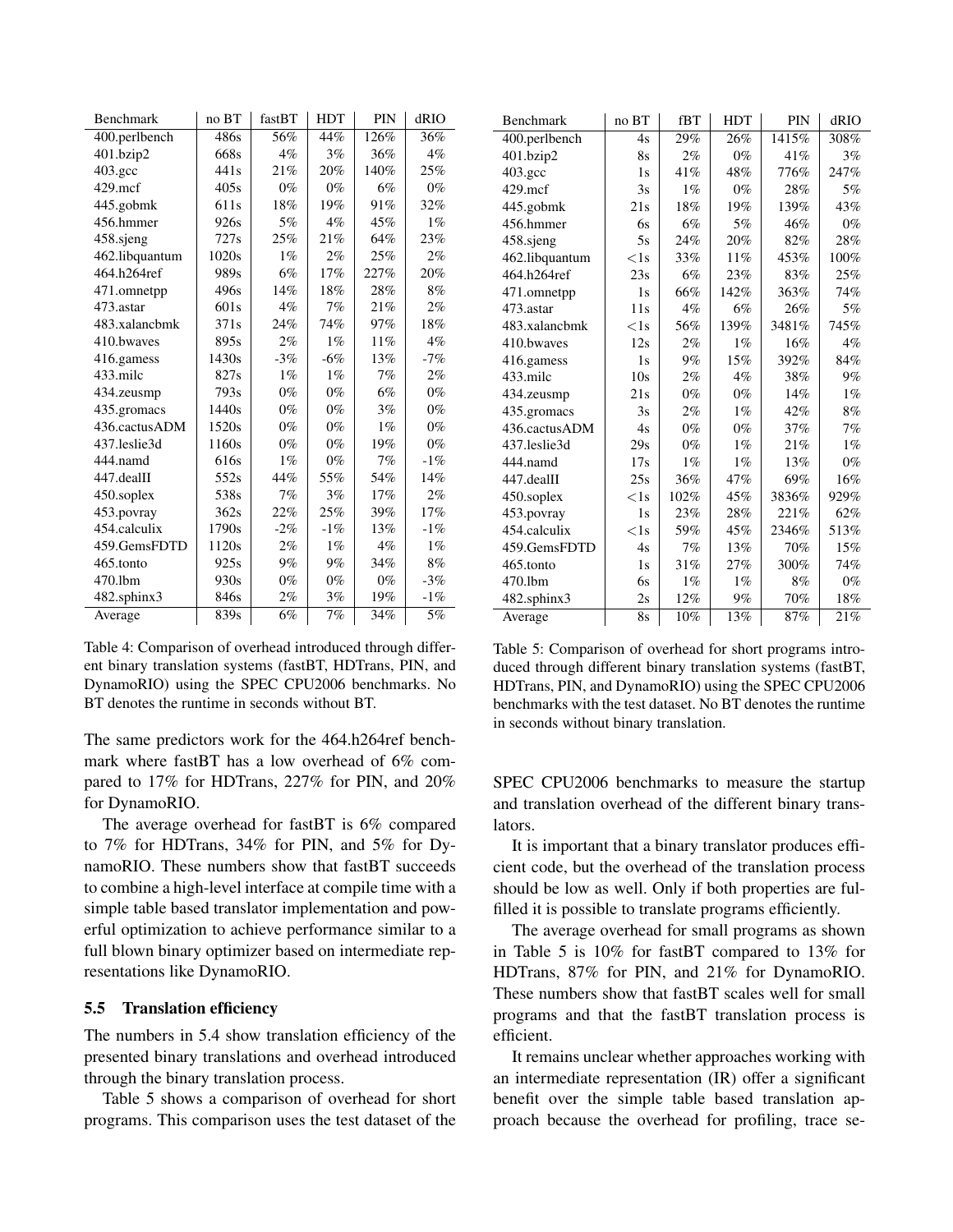lection, as well as IR generation and optimization must be compensated. The numbers show that fastBT competes with IR based solutions for long running benchmarks. Especially for short running programs IR based translators cannot achieve competitive execution times and fastBT outperforms the IR based solutions DynamoRIO and PIN clearly.

### 6. Related work

Binary translation has a long history [10, 13, 19]. In this section we focus on current binary translators that are similar to fastBT either in the offered interface and the target application or the design and implementation. Dynamic binary translators can be separated into two groups: The first group uses a rewriting scheme based on low-level translation tables (e.g., fastBT, HD-Trans, Mojo [25], and JudoDBR [21]). The second group parses the machine code stream into an intermediate representation (IR) and uses common compiler techniques to work on that IR (e.g., DynamoRIO [6], PIN [18], and Valgrind [20]).

IR-based approaches offer the advantage of more sophisticated optimization possibilities, but the IR translation comes at a higher runtime cost, which must be amortized. IR-based translators can use profiles to generate runtime information but there is no structure or type information at the machine-code level. Therefore it is hard to achieve good performance with IR-based translation systems. Some binary translation systems (e.g., [15, 17]) use a dual approach of profiling and adaptive optimization to limit the dynamic compilation overhead. FX!32 [9] uses emulation for infrequently executed code and profile generation and offline static recompilation of hot code to speed up overall execution.

The most important overhead of dynamic binary translators is the handling of indirect control transfers. Hiser et al. [16] cover different indirect branch mechanisms like lookup inlining, sieves, and a translation cache.

A related topic that uses binary translation is full system virtualization. QEMU [3] provides full system cross machine virtualization. VMware [8, 11] is a full system virtualization system that uses dynamic translation for privileged instructions in supervisor mode, unlike Xen [2] that uses para-virtualization, which replaces privileged instructions at the source level.

# 6.1 HDTrans

HDTrans [23, 24] is a light-weight, table-based instrumentation system. A code cache is used for translated code as well as trace linearization and optimizations for indirect jumps. HDTrans resembles fastBT most closely with respect to speed and implementation, but there are significant differences.

HDTrans requires hand-coded low-level translation tables that specify translation properties and actions for every single instruction. This setup requires a very deep understanding of the translator and relations between different optimizations. fastBT raises the level of interaction with the translation system. Low-level translation tables are generated using a table generator that specifies transformations on a high level. Instructions transformations can be specified on their properties (e.g., memory access, specific registers, specialfunction instructions, or extension groups like SSE and FPU), or on an instruction opcode.

To make the indirect jumps faster HDTrans uses a hash table of jump code blocks called sieve. The target is hashed and then a jump into the sieve is issued. The code block in the sieve then takes care of the jump to the correct location whereas fastBT uses a simpler hash table and hand optimized assembly code that is emitted into the code cache. Instead of a sieve fastBT uses a lookup table that maps locations in the code cache to locations in the original program.

Return instructions are handled differently from normal indirect control transfers to take care of the call/ret relationship. HDTrans uses a (small) direct mapped cache to speed up return instructions, with a fall-back to the sieve. fastBT uses a similar approach with the return cache that uses a bidirectional protocol.

Compared to fastBT, HDTrans translates longer chunks of code at a time, stopping only at conditional jumps or return instructions. This strategy can result in longer stalls for the program. Trampolines to start the translator for not already translated targets are inserted into the basic blocks itself. Therefore the memory regions for these instructions cannot be recycled after the target is translated.

### 6.2 Dynamo and DynamoRIO

Dynamo is a dynamic optimization system developed by Bala et al. [1]. DynamoRIO [5, 6, 14] is the binaryonly IA-32 version of Dynamo for Linux and Windows. The translator extracts and optimizes traces for hot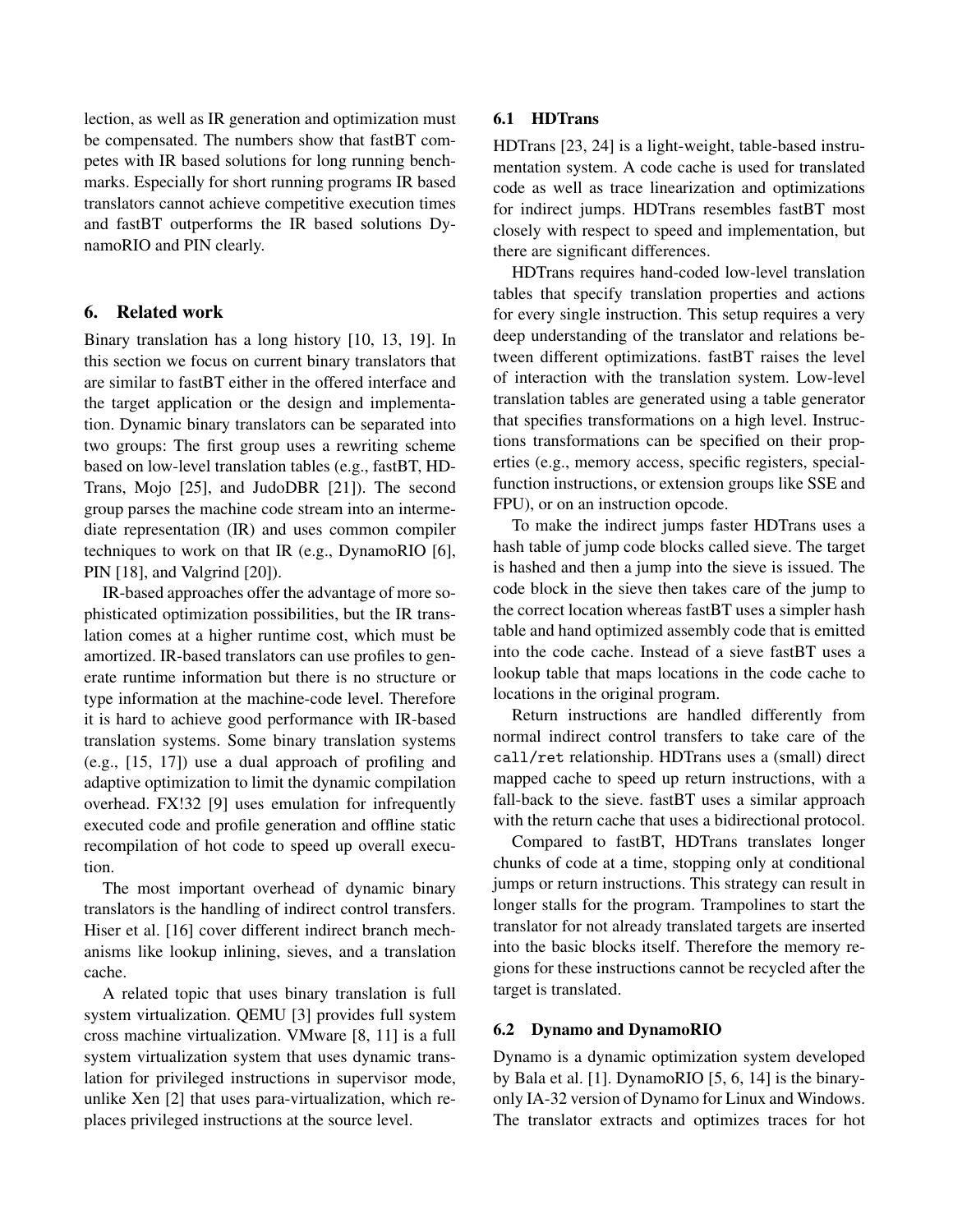regions. Hot regions are identified by adding profiling information to the instruction stream. These regions are converted into an IR, optimized and recompiled to native code. DynamoRIO is also used in a project that includes a manager for bounded caches that clears no longer needed blocks out of the code cache [14]. The main purpose of the DynamoRIO project is shifting from a binary optimizer to a binary instrumentation system.

Compared to fastBT, DynamoRIO translates machine code into an IR and uses a binary optimization framework and heavy-weight transformations to generate code. fastBT on the other hand uses a light-weight table based approach.

### 6.3 PIN

PIN [18] is a dynamic instrumentation system that exports a high-level instrumentation API that can be used during the runtime of a program. The system offers an online high-level interface to the instruction-flow of the instrumented program. A user program can define injections or alterations of the instruction stream of a running application. PIN uses the user supplied definition and dynamically instruments the running program. PIN employs code transformations like register reallocation, inlining and instruction scheduling to make the instrumented code fast, but PIN still must pay for the high-level interface. Unfortunately the instrumentation system of PIN is distributed in binary only, except the library, which is available as open source.

In contrast to PIN, fastBT offers the high-level interface at compile time. A table-based translator that is then used at runtime is generated using the highlevel interface. This limits fastBT's alteration possibilities at runtime but removes unneeded flexibility. To keep the design simple, fastBT also does not implement transformations like register reallocation, although they could be added to the fastBT framework.

### 6.4 Valgrind

Valgrind is described in [20] as heavy-weight dynamic binary analysis tool. The main applications are checkers and profilers. Machine code is translated into an IR, which is then instrumented using high-level plugins. Valgrind keeps information about every instruction and memory cell that is used at runtime. This feature makes it possible to implement new and different instrumentation tools that are not possible in other environments. Valgrind is designed primarily for flexibility

and not for performance. This makes Valgrind perfect for basic block profiling, memory checking and debugging. But due to the high overhead Valgrind is unsuited for large and performance critical programs as shown by experiments with the SPEC CPU2006 benchmark suite.

### 7. Conclusion

Dynamic binary translation is an important building block of many software systems, and its importance is likely to increase in the future. We use fastBT to gain insight into the overheads of binary translation. fastBT is a low overhead, simple, table-based binary translator that yields good performance: the translation is fast and incremental, and the translated SPEC CPU2006 programs execute with low overhead of 6% on average and between -3% and 6% overhead for the majority (17 out of 28) of programs.

fastBT demonstrates that a high-level interface to the binary translator is not an impediment to low overhead in the translated program. The lean translation process makes it possible to use binary translation also in scenarios that include short running programs. Other binary translators that build up expensive internal datastructures have only a slight edge for long running programs but are unable to recover the substantial translation overhead for short running programs. As we envision the use of binary translators for a wide range of scenarios (e.g., sandboxing, software transactional memory) that involve programs with short execution time, dynamic binary translators must limit the translation overhead. Only then it is possible to obtain efficiency in the execution of the translated program as the cost of translation incurs an execution penalty in the context of a dynamic translator.

Different forms of indirect control transfers limit performance of software-based translations. fastBT lowers the overhead of all indirect control transfers using self-modifying optimizations that select a suitable configuration for each individual location at runtime instead of a global selection of a single optimization for all indirect control transfers.

Using the table generator and a high-level interface a user can configure the binary translator at compile time and obtain a more flexible design than is possible by using low-level tables.

Binary translation is an important part of the software development tool chain. A table-based generator